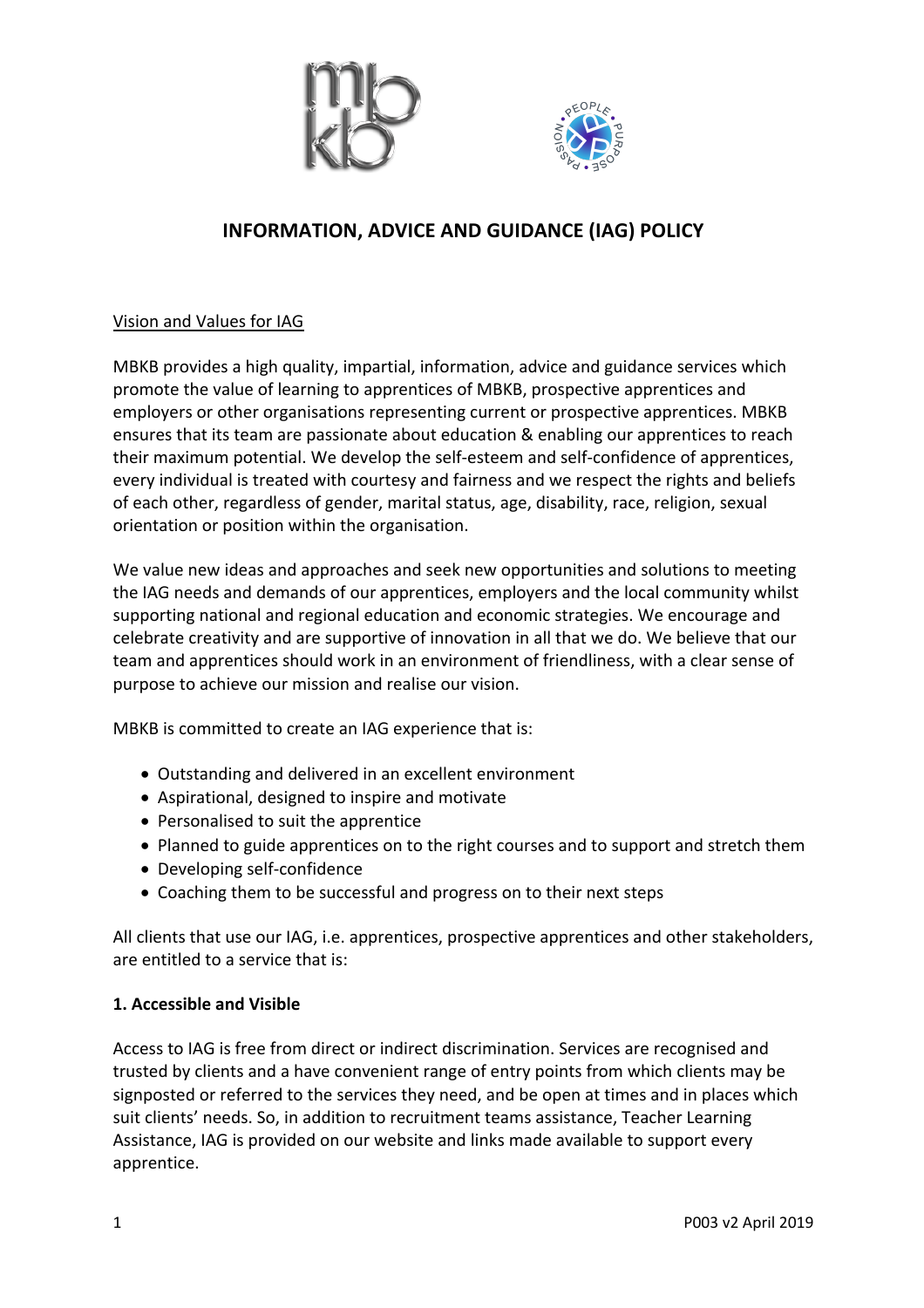



## **2. Professional and Knowledgeable**

IAG frontline staff have the skills and knowledge to identify the client's needs quickly and effectively. They have the skills and knowledge either to address the client's needs or to signpost or to refer them to suitable alternative provision.

## **3. Impartial**

Clients have the right to information, advice and guidance that is impartial, unbiased and realistic. Where appropriate, referrals will be made to external agencies or internal MBKB experts, when they possess a greater topic knowledge.

## **4. Integrated**

Links between IAG services are clear from the clients' perspective, regardless of the programme or location of their study. Where necessary, clients will be supported in their transition between services.

## **5. Aware of, and responsive to Diversity**

The range of IAG services should reflect the diversity of clients' needs and reflect both clients' present and future needs.

## **6. Enabling**

Enquirers, apprentices, parents, employers, staff and partners are able to make informed choices about ways in which MBKB can meet their individual training and development needs. IAG services encourage and support clients to become lifelong apprentices by enabling them to access and use information to plan their careers, supporting clients to explore the implications of both learning and work in their future career plans.

## **7. Patient, Friendly and Welcoming**

IAG services should encourage clients to engage successfully with the service. Clients are made aware of this entitlement through the MBKB website, During Induction and at each review throughout their program.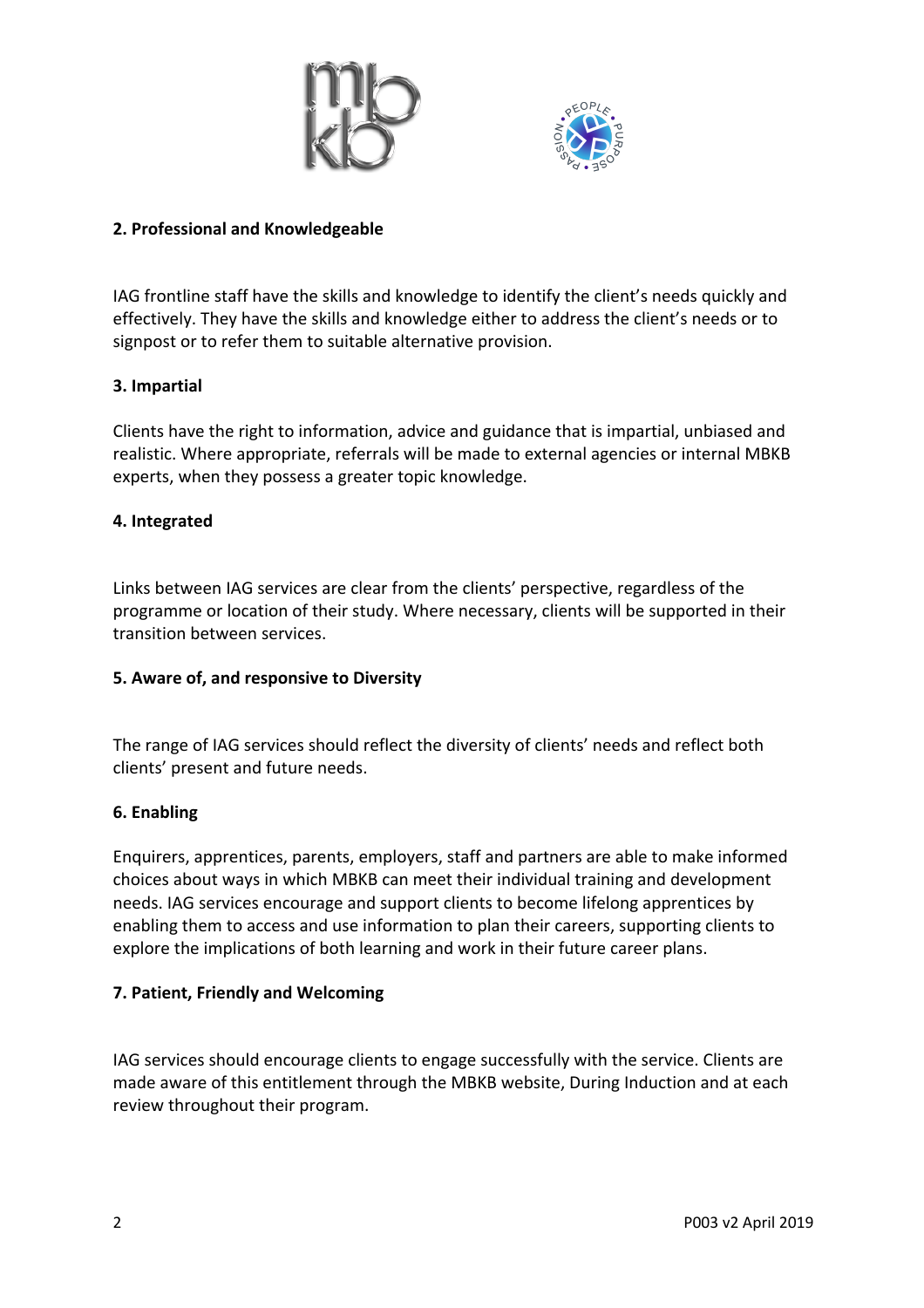



#### **IAG Delivery**

This policy applies to all enquiring, enrolled and past apprentices of MBKB's training provision.

For the purposes of this policy the term Information, Advice and Guidance (IAG) is used as an umbrella term to denote a range of guidance activities and processes. The following definitions have been used:

**Information** – Information is data on opportunities conveyed through different media, both mediated and unmediated including face-to-face contact, written/printed matter, telephone help lines, ICT software, and websites.

**Advice** – this involves:

- helping an apprentice understand and interpret information
- providing information and answers to questions and clarifying misunderstandings
- understanding their circumstances, abilities and targets
- advising on options or how to follow a given course of action
- identifying needs signposting and referring apprentices who may need more indepth guidance and support.

*Advisory work is usually provided on a one-to-one basis but may also be in groups.* 

**Guidance** –to support apprentices to have:

- better understand themselves and their needs
- confront barriers to understanding, learning and progression
- resolve issues and conflicts
- develop new perspectives and solutions to problems
- be able to better manage their lives and achieve their potential.

Guidance may also involve advocacy on behalf of some apprentices and referral for specialist guidance and support. This involves more in-depth one-to-one work by guidance trained staff.

Our ongoing Curriculum includes several elements that relate to IAG including, soft skills development relating to work-readiness, C.V. writing, preparation for interviews and safeguarding. There is also significant IAG taking place within the ILP process.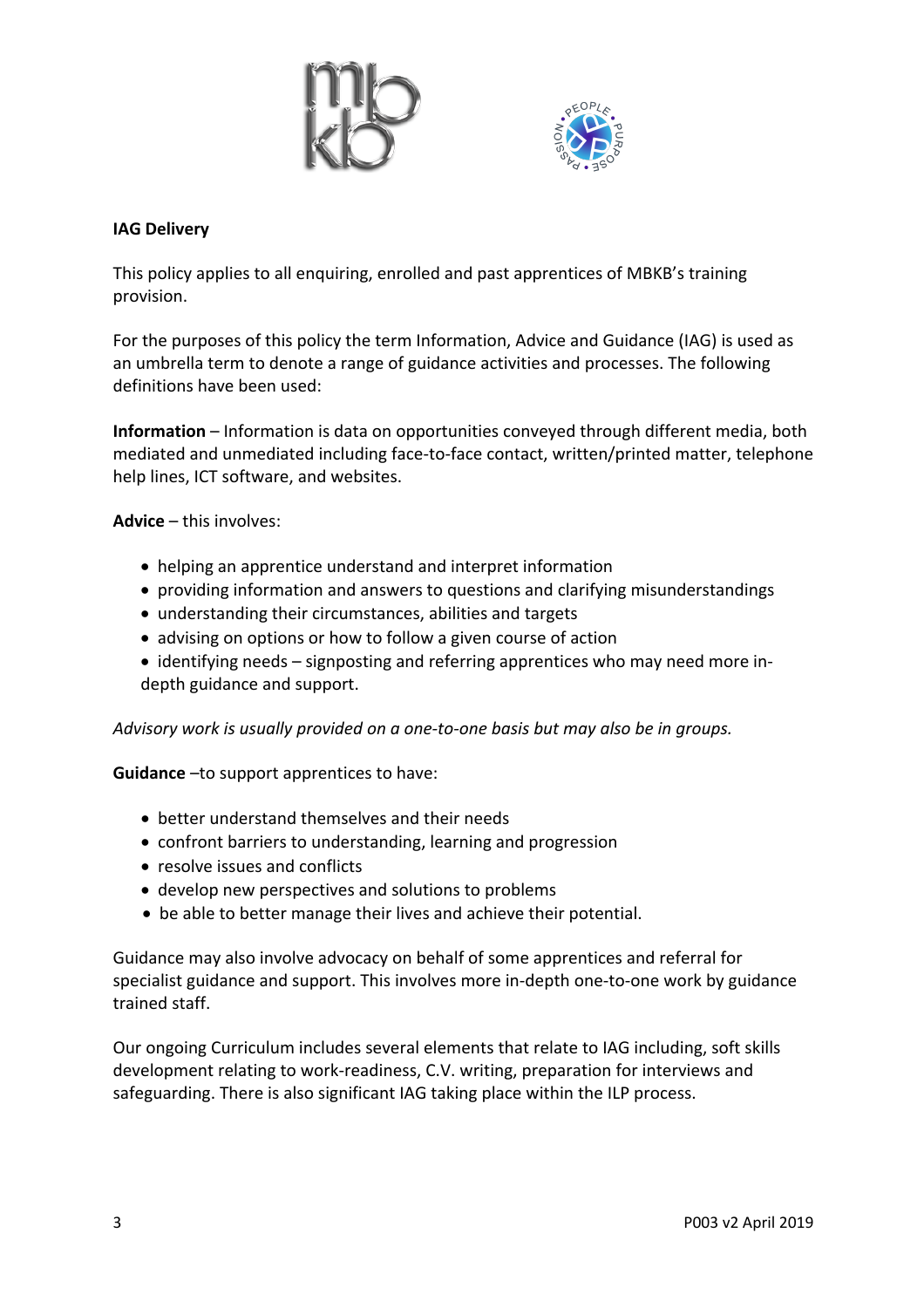



In line with the IAG defined above, MBKB provides assistance relating to:

- the range of support available within
- fees and other financial charges associated with a course of study
- financial assistance available to support those in education and training
- course entry criteria, qualifications, accreditation and modes of study
- equipment, clothing and materials which the student must provide
- impartial careers advice and guidance
- personal goals, aspirations and motivation while on course
- guidance to its current apprentices to discuss progression

MBKB ensures each and every learner receives assistance upon completion or cessation of their program, to enable them to make career advancement.

To ensure a consistent approach, MBKB have adopted the **Gatsby Benchmarks**.

*Background - There are 8 benchmarks created for department of education careers statutory guidance. Gatsby believes that every young person in every learning environment needs high quality of career guidance to make an informed decision about their future. They found that those young persons without social justice/ capital or career support at home, suffer from poor career guidance. The success of 2 years piloting proved to make a positive and sustainable impact.*

- 1) **STABLE CAREERS PROGRAMME** MBKB identify needs at induction via discussions and Initial Assessments. All MBKB Team are trained in IAG and to support the apprentices throughout the programme. IAG is discussed at Impact Progress Reviews and monitored via Tutor observations and audits.
- 2) **LEARNING FROM CAREER AND LABOUR MARKET INFORMATION** We will utilise career and labour market information, fed into our overall performances data annually (starting Aug 2019) to educate our annual IAG strategy.
- 3) **ADDRESSING THE NEEDS OF EACH STUDENT** We ensure that each program is fully tailored to the individuals desired career path. An additional learner journey is created from our IAG discussions, IA results, all using our wide range of resources and value added enhancement options, We keep records of our IAG (IPR's) secure on our G Suite cloud base. We work with a range of further and higher education providers to ensure a wide spectrum of career advice and options are given, along with an extensive range of referral pathways.